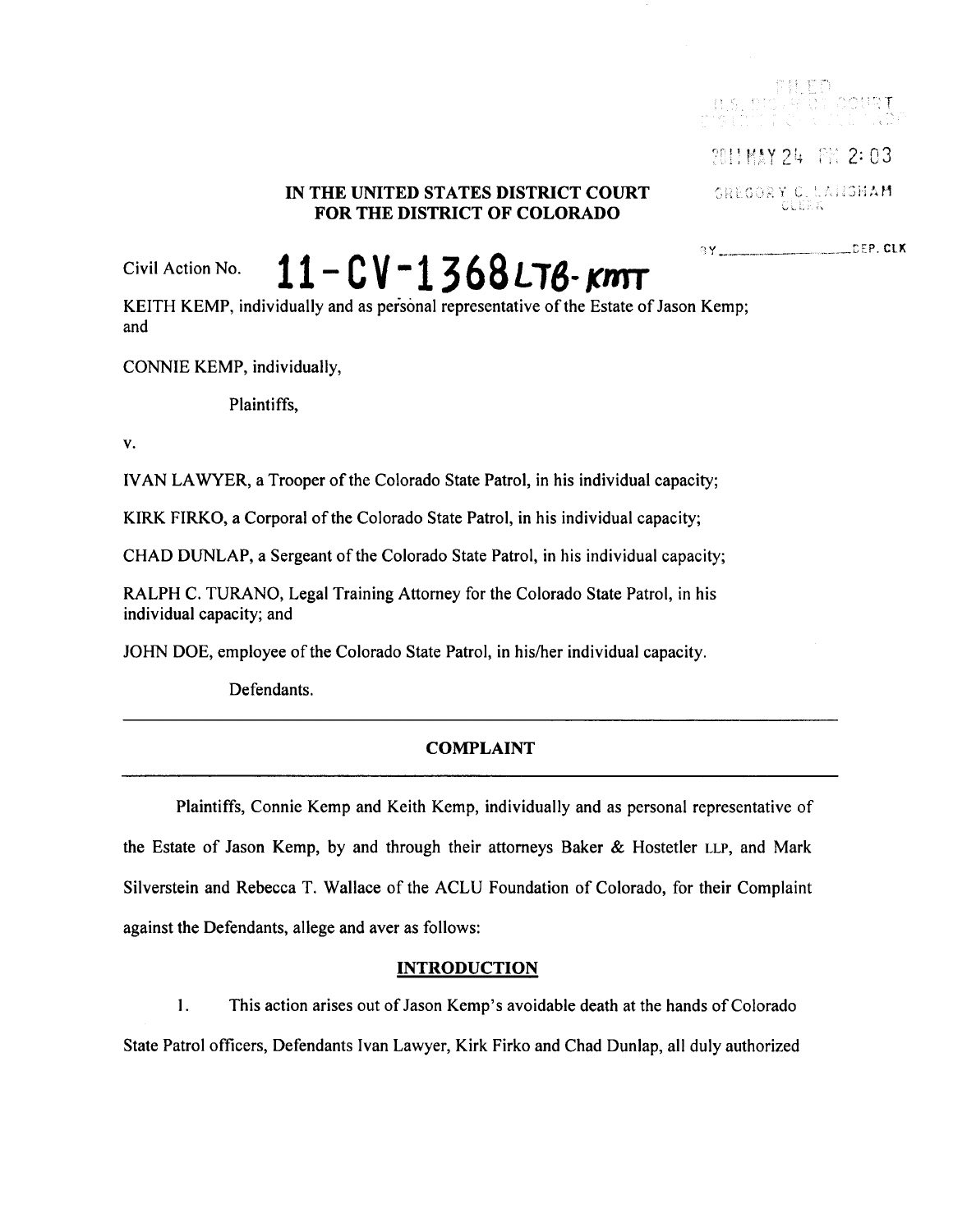law enforcement officers acting under the color of state law. Defendants Lawyer, Firko, and Dunlap conspired to illegally and violently enter the home where Jason lived with his girlfriend, in clear violation of his constitutional rights. Defendants broke down the door of Jason's home after he refused to grant them entry without a warrant and after pepper-spraying Jason in the face. Shortly thereafter, Defendant Lawyer shot Jason in the chest, at point-blank range, even though he was unarmed. Jason died at the scene.

2. In this action, Jason's parents, on behalf of themselves and Jason's estate, seek recompense for these violations of their constitutional and other rights under state law and 42 U.S.C. § 1983.

#### **JURISDICTION AND VENUE**

3. This action arises under the Constitution and laws of the United States, including 42 U.S.C. § 1983. This Court has jurisdiction pursuant to 28 U.S.C. §§ 1331 and 1343 and over pendent state law claims pursuant to 28 U.S.C. § 1367.

4. Venue is proper in the District of Colorado pursuant to 28 U.S.C. § 1391(b). All defendants reside within the District of Colorado, and the events described in this Complaint occurred in the District of Colorado.

5. Plaintiffs have complied with the notice requirements of the Colorado Governmental Immunity Act, C.R.S. § 24-10-109, by sending a letter dated January 12, 2011, to the Colorado Attorney General.

#### **PARTIES**

6. Keith Kemp is Jason's father. He is a citizen of Georgia. He is also the duly appointed personal representative of Jason's estate, which has been probated in the Probate Division of the District Court for Mesa County, Colorado, under case number 2011PR111.

7. Connie Kemp is Jason's mother. She is a citizen of Georgia.

-2-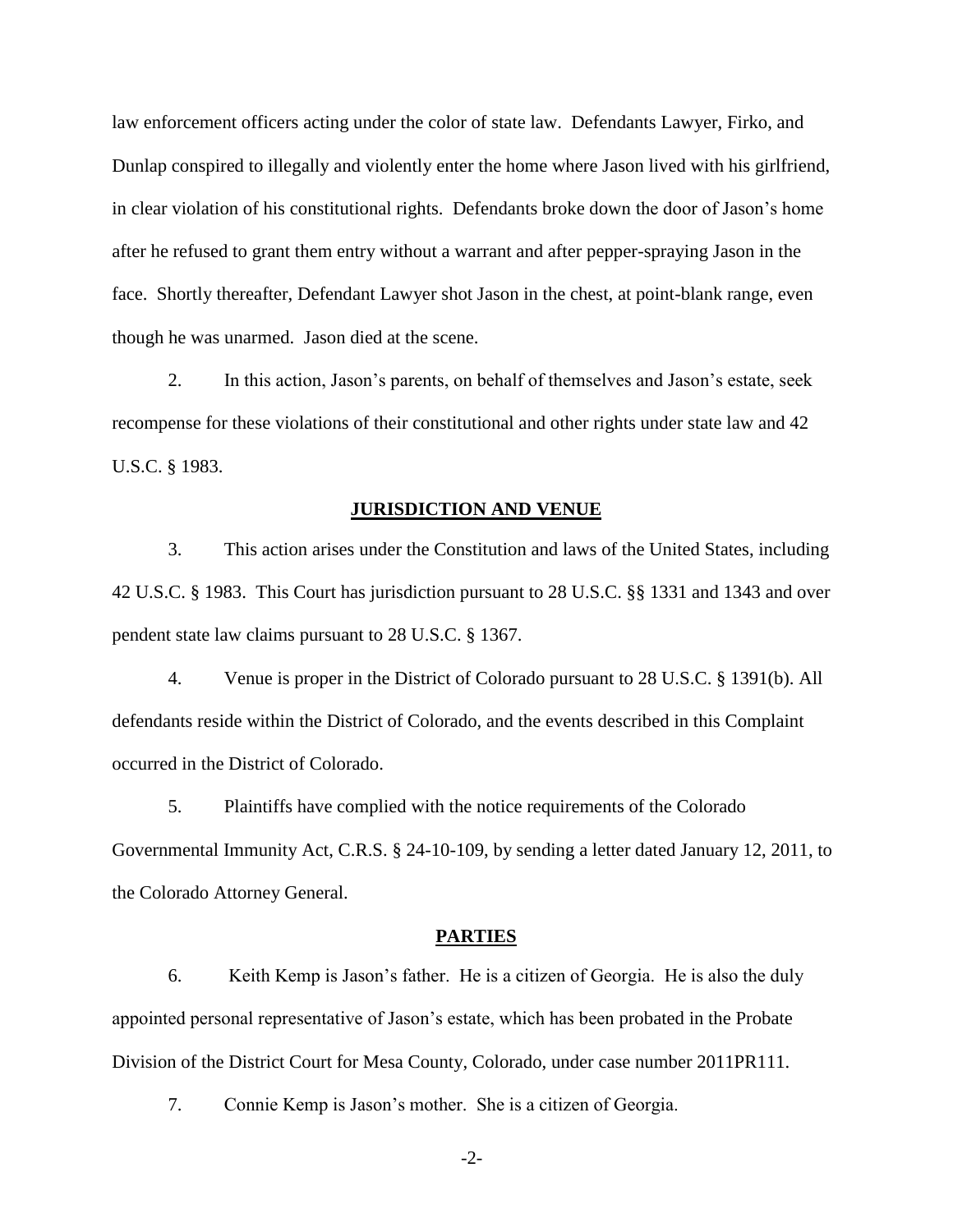8. At all times relevant to this Complaint, Defendant Ivan Lawyer was an officer of the Colorado State Patrol holding the rank of Trooper. He is sued in his individual capacity, and at all times relevant to this Complaint was acting under color of state law.

9. At all times relevant to this Complaint, Defendant Kirk Firko was an officer of the Colorado State Patrol holding the rank of Corporal. He is sued in his individual capacity, and at all times relevant to this Complaint was acting under color of state law.

10. At all times relevant to this Complaint, Defendant Chad Dunlap was an officer of the Colorado State Patrol holding the rank of Sergeant. He is sued in his individual capacity, and at all times relevant to this Complaint was acting under color of state law.

11. At all times relevant to this Complaint, Defendant Ralph C. Turano was the Legal Training Attorney for the Colorado State Patrol Academy. In this role, Defendant Turano was responsible for developing training materials and procedures relevant to the matters alleged herein and ensuring that Defendants Lawyer, Firko, and Dunlap were adequately trained on these policies and procedures while at the Colorado State Patrol Academy. He is sued in his individual capacity, and at all times relevant to this Complaint was acting under color of state law.

12. Defendant John Doe is a yet-to-be-identified employee of the Colorado State Patrol. At all times relevant to this Complaint, he was responsible for developing policies, procedures and training materials relevant to the matters alleged herein and ensuring that Defendants Lawyer, Firko, and Dunlap were adequately trained on these policies and procedures throughout their tenure with the Colorado State Patrol. Defendant John Doe may be more than one person, and/or may be one or more of the named defendants. Plaintiffs will amend the complaint to reflect Defendant John Doe's true name or names upon further discovery.

-3-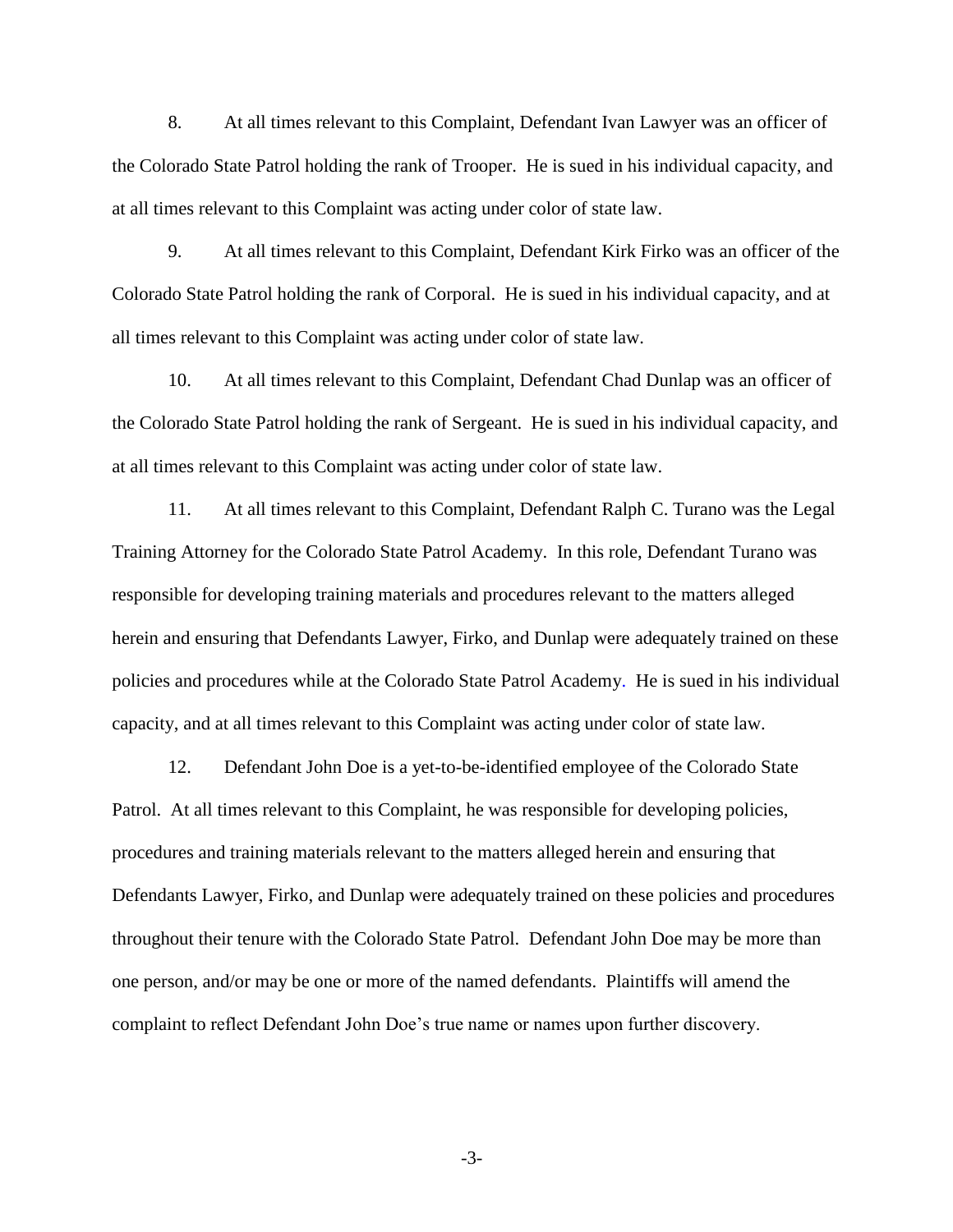Defendant John Doe is sued in his individual capacity, and at all times relevant to this Complaint was acting under color of state law.

### **FACTUAL BACKGROUND**

13. On July 20, 2010, Jason Kemp and some friends were jet skiing on the Colorado River near Grand Junction, Colorado.

14. In the early evening, Jason and a few of his friends, including Ian Olson and Anthony Martinez, decided to head back to the apartment that Jason shared with his girlfriend, Rhonda Hartman, at 103B Glade Park Road, Grand Junction, Colorado.

15. Jason and his friends loaded up the jet ski on a trailer attached to Jason's truck and headed back to the apartment.

16. When they arrived at the apartment, they attempted unsuccessfully to back the truck and trailer carrying the jet ski into Jason and Rhonda's driveway.

17. During their efforts to get the truck and trailer parked, the jet ski fell off the trailer and the truck became stuck in a neighbor's lawn. Jason and his friends were able to confer with the neighbor; remove the truck, trailer, and jet ski; and safely park them in Jason and Rhonda's driveway. This minor, auto-related accident resulted in no physical injury and, at most, very minor property damage to the neighbor's yard.

18. At some point, a neighbor called the police to report the incident with the jet ski.

19. With the truck and jet ski safely parked, Jason and his friends entered the apartment. Jason sat down on the couch in the living room and turned on the television while Anthony made some food and Ian went upstairs.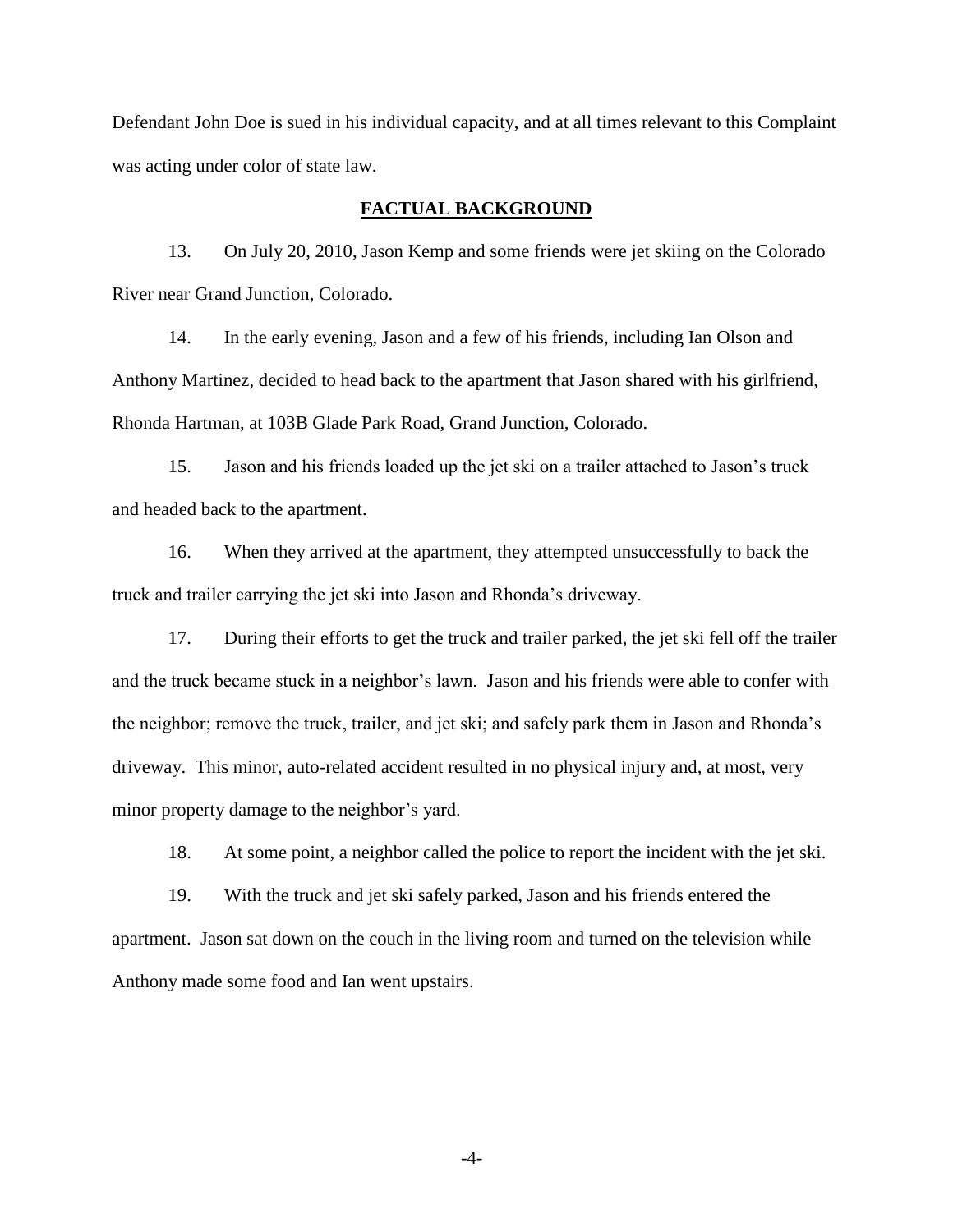20. Shortly thereafter, Defendants Lawyer and Firko arrived at the apartment with their guns drawn. They immediately began banging at the door, announced themselves as police, and demanded entry.

21. Defendant Firko, as a corporal in the State Patrol, was Defendant Lawyer's superior.

22. Jason stated that he would not allow Defendants' entry without a warrant.

23. Defendants Lawyer and Firko did not indicate to Jason that they had a warrant, because they did not have one.

24. Defendants Lawyer and Firko chose to escalate the situation by attempting to kick down the door and gain entry into the residence by any means necessary. Defendants Lawyer and Firko had no basis for believing that Jason was armed or posed a threat to himself or others. According to their criminal indictments, both Defendant Lawyer and Defendant Firko believed this warrantless, forced entry was justified by their desire to secure chemical evidence to support a possible DUI charge against Jason.

25. As Jason struggled to close the door against the force exerted on it by Defendants, Jason repeatedly asked Defendants to show a warrant and told them that they could not enter the apartment without a warrant.

26. Upon information and belief, while Defendants Lawyer and Firko were trying to kick the door down, Sergeant Chad Dunlap, their supervisor, arrived on the scene. Upon information and belief, Sergeant Dunlap did not counsel or direct Defendants Lawyer and Firko to cease their attempts at a forced, warrantless entry. Instead, Dunlap joined them in their efforts.

-5-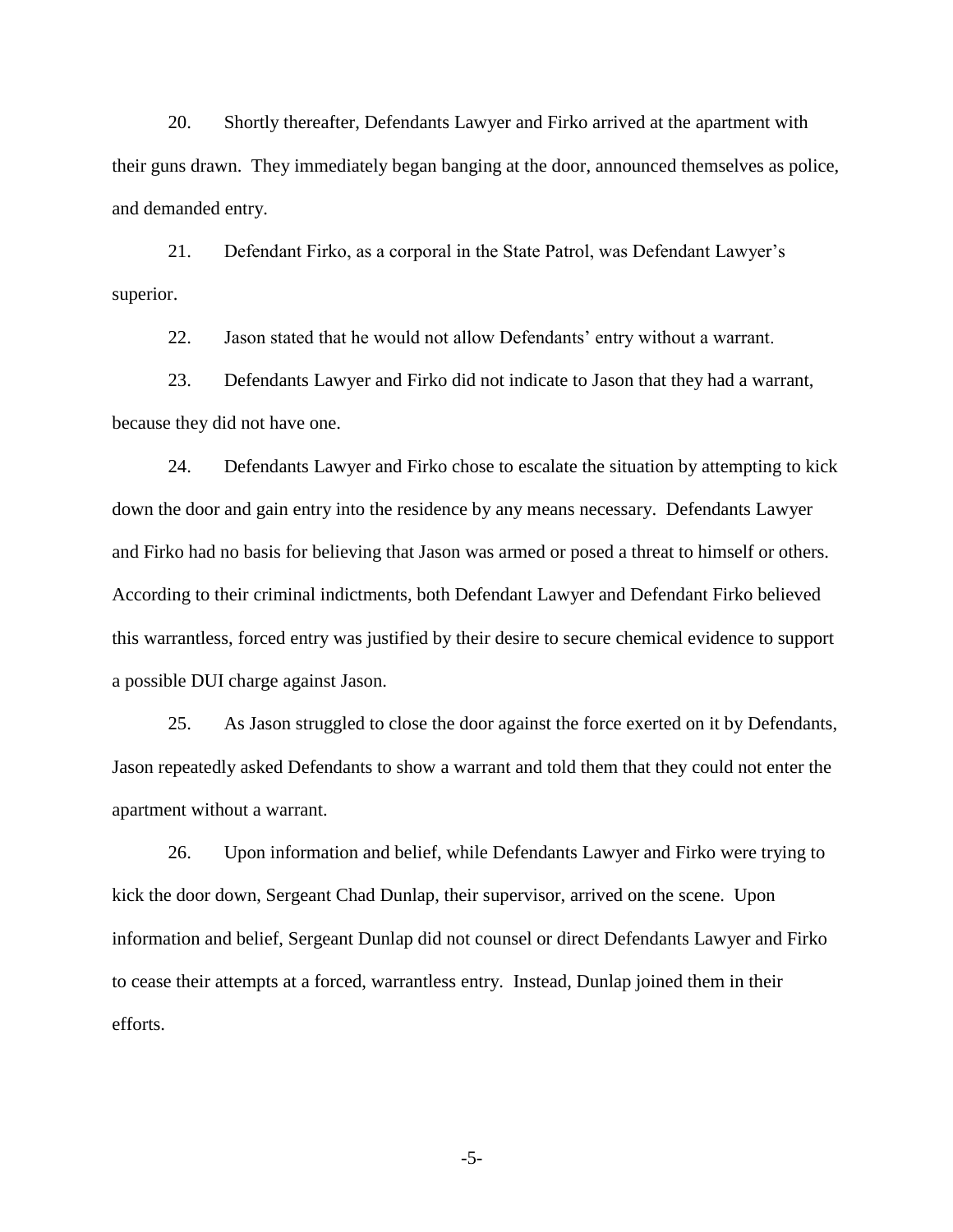27. Despite Defendants' lack of a warrant, and despite the fact that Jason clearly indicated that he would not allow entry without one, both Defendants Lawyer and Firko continued kicking the door in their attempt to force their way into the apartment with guns drawn while Jason tried to keep Defendants out of his home by pressing against the other side of the door.

28. At some point, Sergeant Dunlap walked around the house towards the back door.

29. Defendants Lawyer and Firko, still at the front door, ultimately kicked out the frame of the door and were able to force the door open wide enough to wedge a piece of the frame in the doorway, which prevented Jason from fully closing the door.

30. At some point in the struggle to keep Defendants from entering his home, Jason peered around the ajar door, and one of the Defendants pepper sprayed Jason in the face.

31. Hearing that Sergeant Dunlap had detained someone in the back of the building, Defendant Firko went around to the back of the building, leaving Defendant Lawyer kicking at the front door with his gun drawn.

32. At some point during Defendant Lawyer's continued assault on the door, it opened. Defendant Lawyer, as he had during the entire incident, had his gun drawn and pointed in the direction of the door.

33. Almost immediately upon forcing the door open, Defendant Lawyer shot Jason Kemp, who was unarmed, in the chest.

34. Jason died at the scene as a result of the gunshot wound.

35. In their attempt to carry out a warrantless entry into Jason's apartment by the use of force and, through their violent insistence in carrying out a warrantless entry, unnecessarily creating a situation that led to Jason's death by the unjustified use of excessive and deadly force,

-6-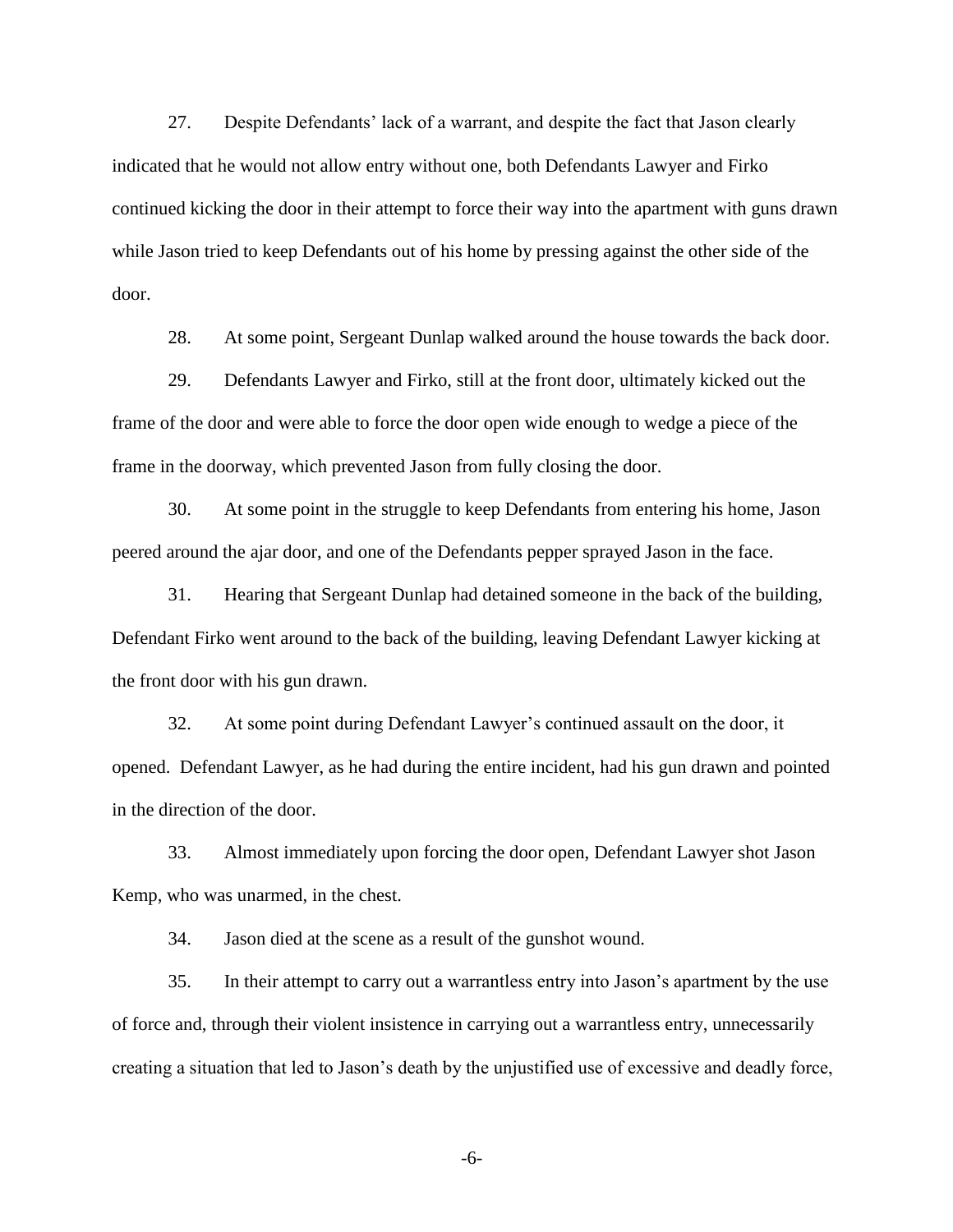Defendants Lawyer, Firko, and Dunlap acted jointly and in concert. None objected to or attempted to stop the illegal actions of the other, and their actions reflect an agreement to work jointly to commit a violation of Jason's constitutional rights.

36. Defendant Dunlap, as the supervisor on the scene, was obligated to attempt to stop Defendants Lawyer and Firko from engaging in the unconstitutional conduct described herein. Defendant Dunlap did not do so. Instead, he participated in, supervised, approved of, and/or acquiesced in Defendants Lawyer's and Firko's attempts to gain forced entry into the residence in the course of investigating this minor, auto-related accident and possible DUI.

37. Defendants Firko and Lawyer have been indicted, and the Mesa County District Attorney is currently prosecuting them for criminal trespass in connection with the incident that resulted in Jason's death. Defendant Lawyer has additionally been indicted on a charge of criminally negligent homicide in connection with Jason's death and is currently being prosecuted on this charge.

38. Defendants' conduct under color of state law proximately caused the deprivation of Plaintiff's constitutionally-protected rights. Due to Defendants' actions, Jason suffered injury. Keith and Connie Kemp suffered monetary losses, emotional distress, and loss of companionship.

#### **FIRST CLAIM FOR RELIEF**

# (42 U.S.C. § 1983; Fourth Amendment –Warrantless Entry) *Against Defendants Lawyer, Firko, and Dunlap on Behalf of the Estate of Jason Kemp*

39. The previous allegations are incorporated by reference.

40. The Fourth Amendment forbids unreasonable searches and seizures. Jason had a constitutionally protected right to be free from an unreasonable search or seizure.

-7-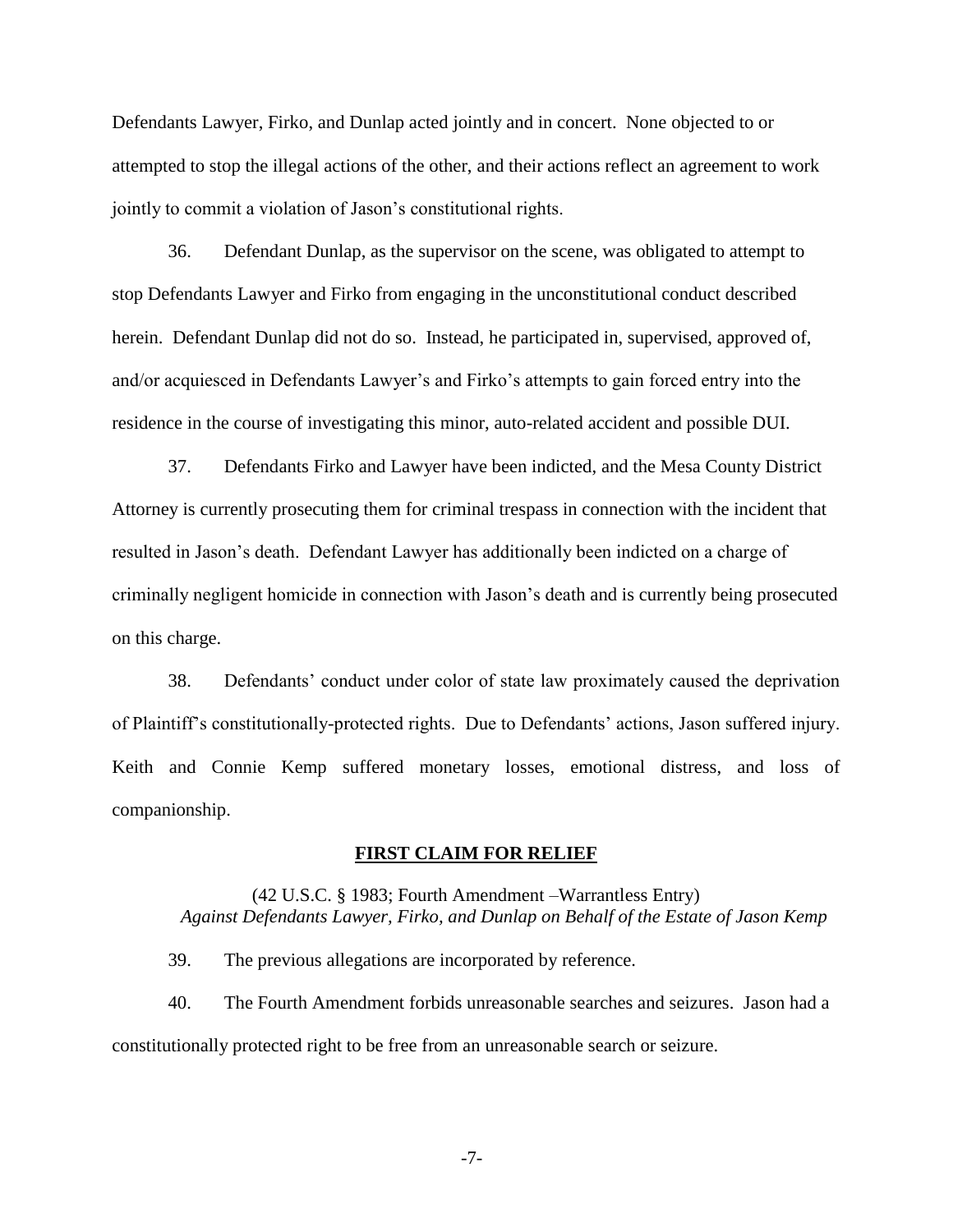41. A search of a home or residence without a warrant is presumptively unreasonable unless an exception to the warrant requirement applies, such as emergency, exigency, or consent.

42. Defendants did not have a warrant to enter or search the apartment, and no exception to the warrant requirement applied.

43. A reasonable officer would have known that the warrantless entry into the apartment under the circumstances violated clearly established Fourth Amendment law.

44. Defendants Firko and Lawyer entered the apartment without a warrant.

45. Sergeant Dunlap participated in, supervised, approved of, and/or acquiesced in Defendants Lawyer's and Firko's attempts to gain forced entry into the residence.

46. Defendants' actions caused Jason injury and Defendants acted with reckless or callous indifference to Jason's constitutional rights

47. Jason Kemp filed no action during his lifetime, but under C.R.S. § 13-20-101, this action survives and may be asserted by his Estate.

48. Wherefore, Plaintiff Keith Kemp as personal representative of the Estate of Jason Kemp is entitled to compensatory and punitive damages, an award of reasonable costs and attorneys' fees, and such other relief as the Court deems just.

#### **SECOND CLAIM FOR RELIEF**

(42 U.S.C. § 1983 – Fourth Amendment – Excessive/Deadly Force) *Against Defendants Lawyer, Firko, and Dunlap on Behalf of the Estate of Jason Kemp*

49. The previous allegations are incorporated by reference.

50. The shooting of Jason is a seizure that must comply with Fourth Amendment standards. The Fourth Amendment forbids the use of deadly force unless the officer reasonably believes that such force is necessary because of a significant threat of death or serious injury to the officer or others.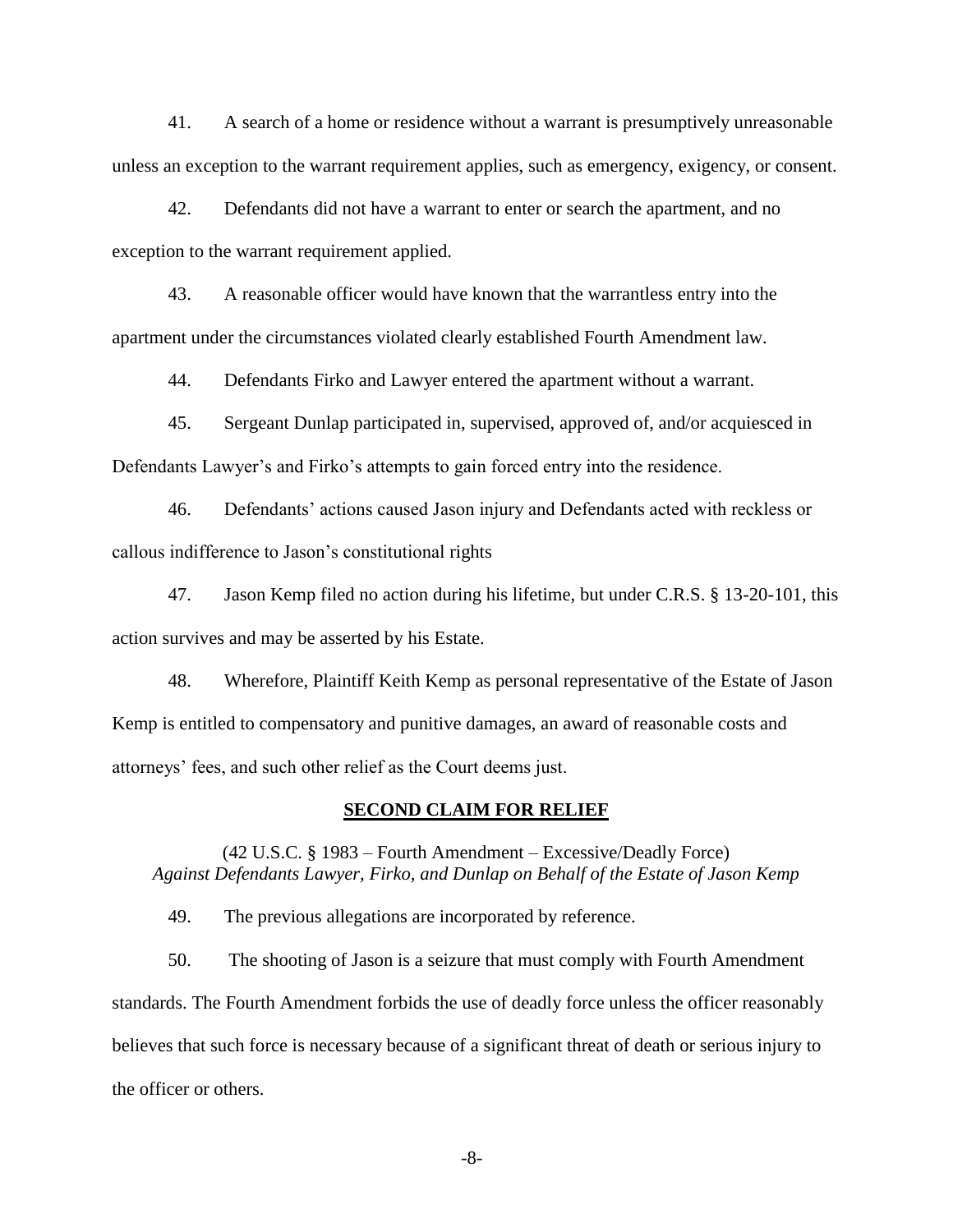51. Defendant Lawyer subjected Jason to an unreasonable seizure through the application of deadly force.

52. Defendants Firko and Dunlap participated in, supervised, approved of, and/or acquiesced in all the events leading to Defendants Lawyer's application of deadly force.

53. Defendants could not have reasonably believed Jason, who was unarmed inside his apartment and who never threatened to injure anyone, posed a significant threat of death or serious injury to themselves or others or that deadly force was necessary.

54. Even if Lawyer may have reasonably (but erroneously) believed that deadly force was necessary at the moment he fired his weapon, Defendants are nevertheless liable because they unreasonably created the situation in which Lawyer mistakenly believed deadly force was appropriate, because they provoked the confrontation with Jason by violating Jason's constitutional rights intentionally, recklessly, or with deliberate indifference, *i.e.*, by attempting to forcibly enter his home without a warrant and with guns drawn.

55. A reasonable officer would have known that the seizure of Jason by the application of deadly force violated clearly established Fourth Amendment law.

56. Defendants' actions caused Jason injury, and Defendants acted with reckless or callous indifference to Jason's constitutional rights.

57. Jason Kemp filed no action during his lifetime, but under C.R.S. § 13-20-101, this action survives and may be asserted by his Estate.

58. Wherefore, Plaintiff Keith Kemp on behalf of the Estate of Jason Kemp is entitled to compensatory and punitive damages; an award of reasonable costs and attorneys' fees; and such other relief as the Court deems just.

-9-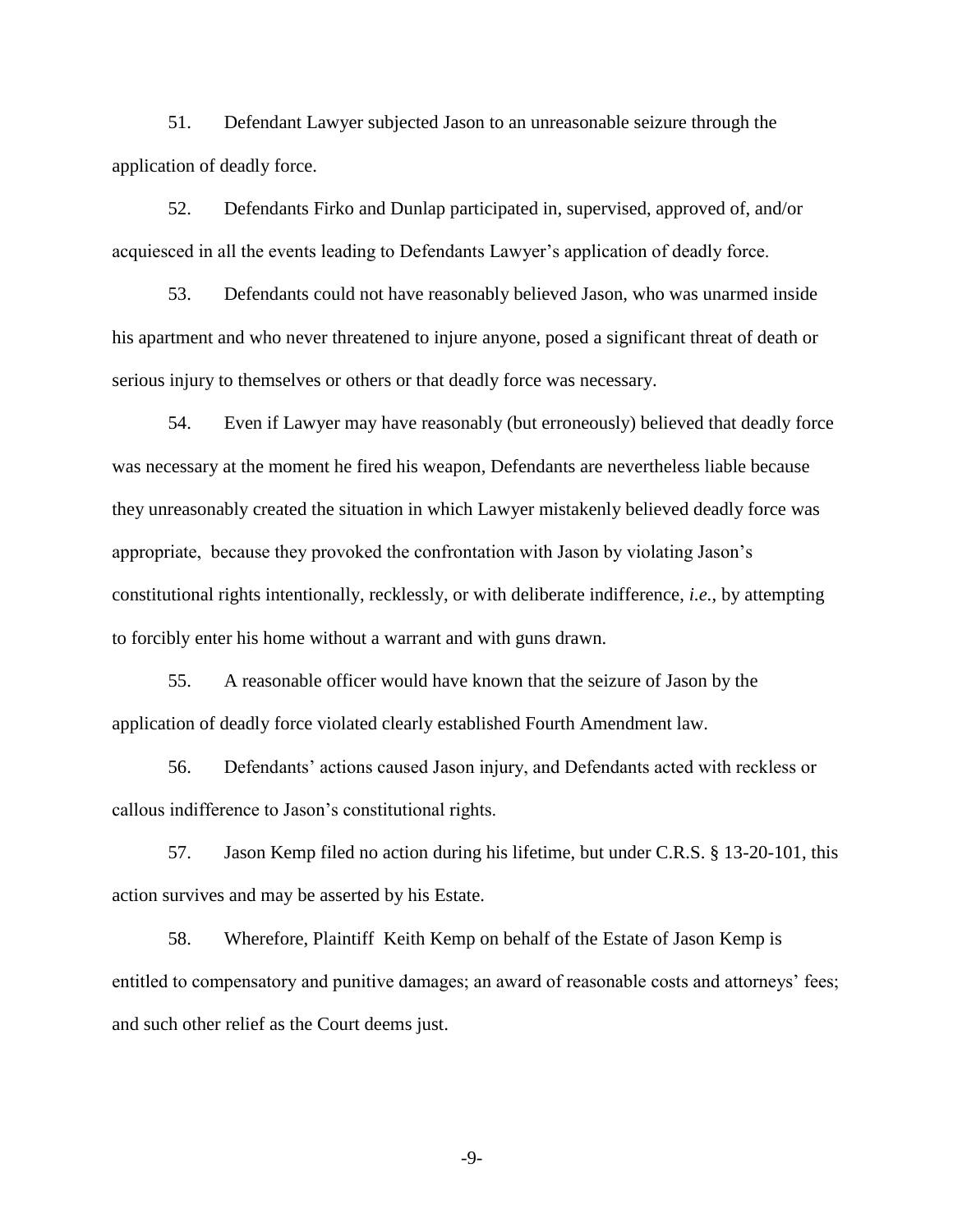#### **THIRD CLAIM FOR RELIEF**

(C.R.S. § 13-21-202 – Wrongful Death)

*Against Defendants Lawyer, Firko, and Dunlap on Behalf of Keith and Connie Kemp*

59. The previous allegations are incorporated by reference.

60. Keith and Connie Kemp are the natural parents of the unmarried and deceased Jason Kemp.

61. Keith and Connie Kemp are Jason's heirs at law, and Keith Kemp is the personal representative of Jason, and both have standing to pursue this action under the Colorado Wrongful Death Act.

62. Defendants caused, by wrongful act, the death of Jason Kemp.

63. As a direct result of the wrongful acts of Defendants, Plaintiffs Keith and Connie Kemp sustained grief, loss of companionship, pain and suffering, emotional distress, and funeral and burial expenses.

# **FOURTH CLAIM FOR RELIEF**

(Conspiracy to Violate 42 U.S.C. § 1983) *Against Defendants Lawyer, Firko, and Dunlap on Behalf of the Estate of Jason Kemp*

64. The previous allegations are incorporated by reference.

65. Defendants Lawyer, Firko, and Dunlap agreed, by words or conduct, to violate

Plaintiff's constitutional rights and 42 U.S.C. § 1983.

66. Defendants performed one or more unlawful acts to accomplish the violation of Plaintiff's constitutional rights and 42 U.S.C. § 1983.

67. Defendants' conduct caused injury to Plaintiff.

68. Jason Kemp filed no action during his lifetime, but under C.R.S. § 13-20-101, this action survives and may be asserted by his Estate.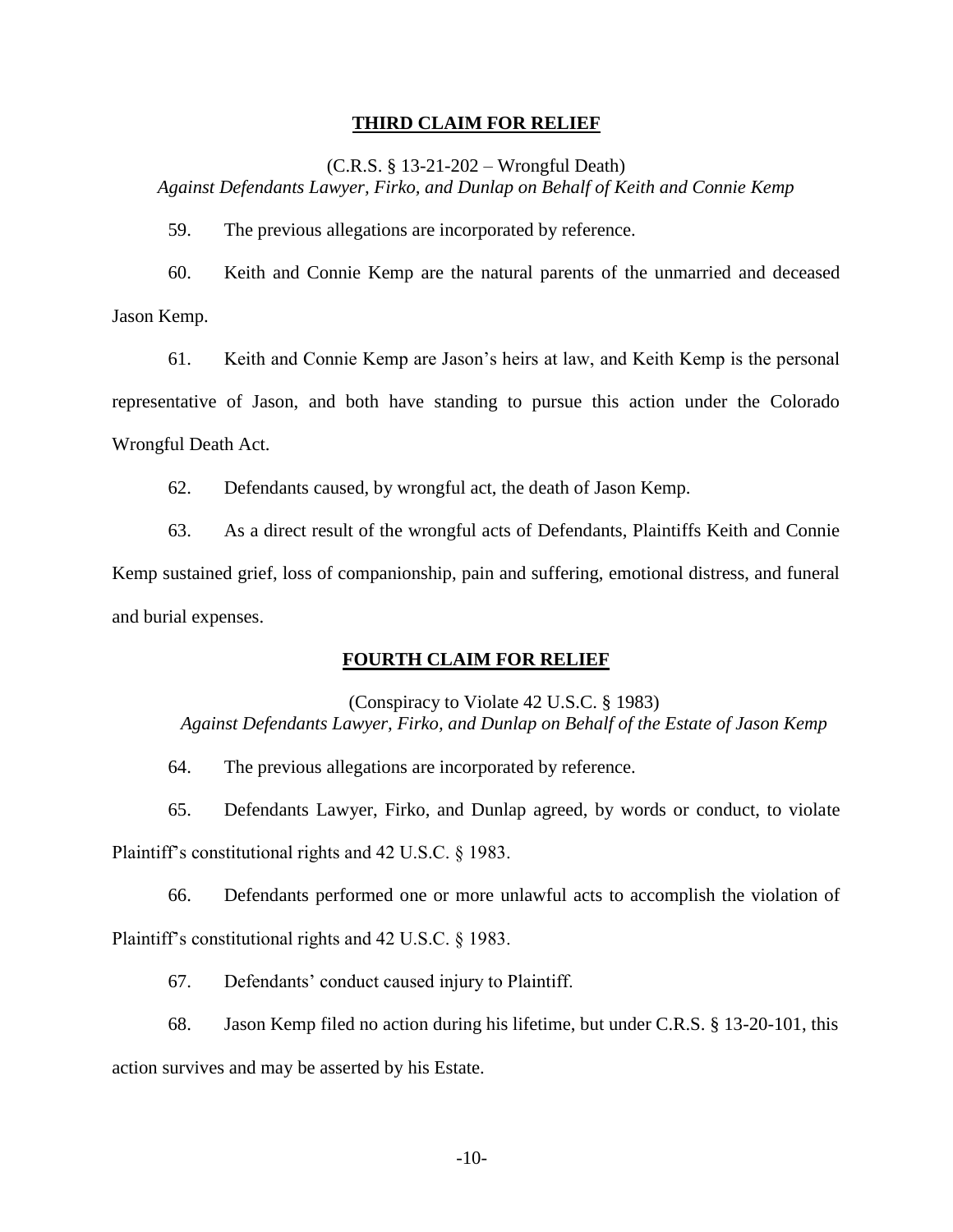69. Wherefore, Plaintiff is entitled to compensatory and punitive damages from Defendants Lawyer, Firko and Dunlap; an award of reasonable costs and attorneys' fees; and such other relief as the Court deems just.

## **FIFTH CLAIM FOR RELIEF**

(42 U.S.C. § 1983 –Failure to supervise) *Against Defendants Firko and Dunlap on Behalf of the Estate of Jason Kemp*

70. The previous allegations are incorporated by reference.

71. Defendants Firko and Dunlap at all relevant times acted intentionally, recklessly or with deliberate indifference to Plaintiff's constitutional rights, and under color of state law.

72. At all times relevant to this Complaint, Defendant Dunlap was personally responsible for supervising Defendants Lawyer and Firko, and ensuring they did not engage in violations of constitutional rights.

73. At all times relevant to this Complaint, Defendant Firko was personally responsible for supervising Defendant Lawyer, and ensuring he did not engage in violations of constitutional rights.

74. Defendants Dunlap and Firko personally directed, had actual knowledge of, and acquiesced in the illegal conduct described herein, including illegal forced entry into the apartment and the use of excessive force against Jason, leading to his death.

75. Defendants Dunlap and Firko failed to intervene or remedy the violation of Plaintiff's constitutional rights, and instead chose to supervise, directly participate in, and/or acquiesce in the constitutional violations.

76. As a direct and proximate result of Defendants Dunlap's and Firko's actions and inactions, including their failure to intervene to protect Jason, Plaintiff suffered the injuries described herein.

-11-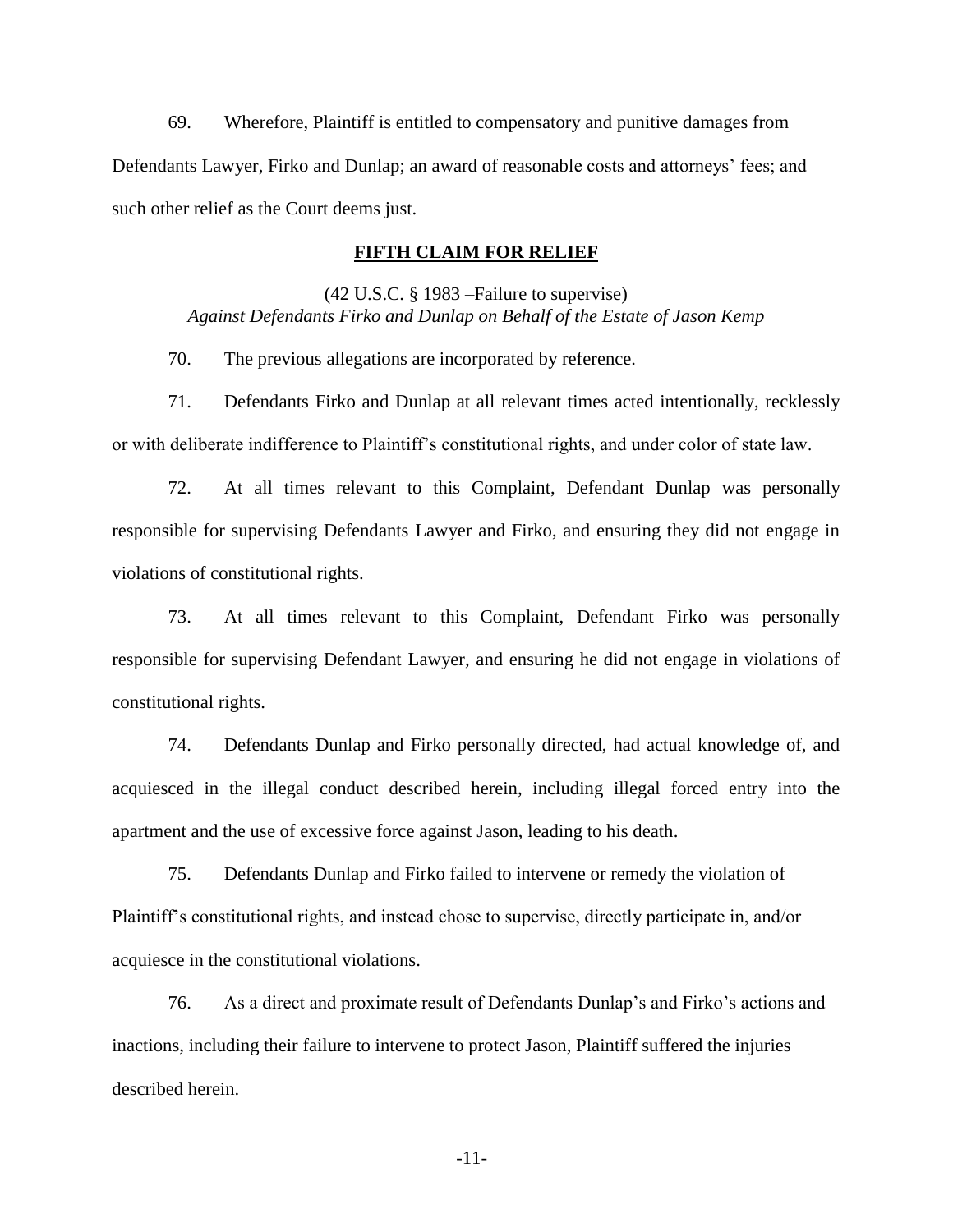77. Accordingly, Plaintiff is entitled to compensatory and punitive damages from Defendants Firko and Dunlap, an award of reasonable costs and attorneys' fees, and such other relief as the Court deems just.

# **SIXTH CLAIM FOR RELIEF**

(42 U.S.C. § 1983 – Inadequate policies and training) *Against Defendants Turano and Doe on Behalf of the Estate of Jason Kemp*

78. The previous allegations are incorporated by reference.

79. Defendants Turano and Doe at all relevant times acted recklessly or with deliberate indifference to Plaintiff's constitutional rights, and under color of state law.

80. The Fourth Amendment forbids the nonconsensual warrantless entry into a person's home except when exigent circumstances are present. Warrantless searches and seizures in a private home are presumptively unreasonable. It is clearly established law that investigation of an alleged DUI or traffic violation that did not result in injury to any person does not constitute exigent circumstances justifying a forcible warrantless entry into someone's home for the purpose of procuring chemical evidence of intoxication. It is also clearly established law that the Fourth Amendment prohibits the use of deadly force unless the officer reasonably believes that it is necessary because of a significant threat of serious injury or death to the officer or others.

81. Defendants Turano and Doe had the responsibility of drafting official policies and procedures for the Colorado State Patrol and implementing training for the Colorado State Patrol to prevent the types of constitutional violations described herein. Defendants Turano and Doe failed to draft any policies and/or implement adequate training to guide officers in making decisions as to the use of force and making warrantless forced entries into a residence in order to investigate minor auto-related accidents and/or preserve chemical evidence related to an alleged

-12-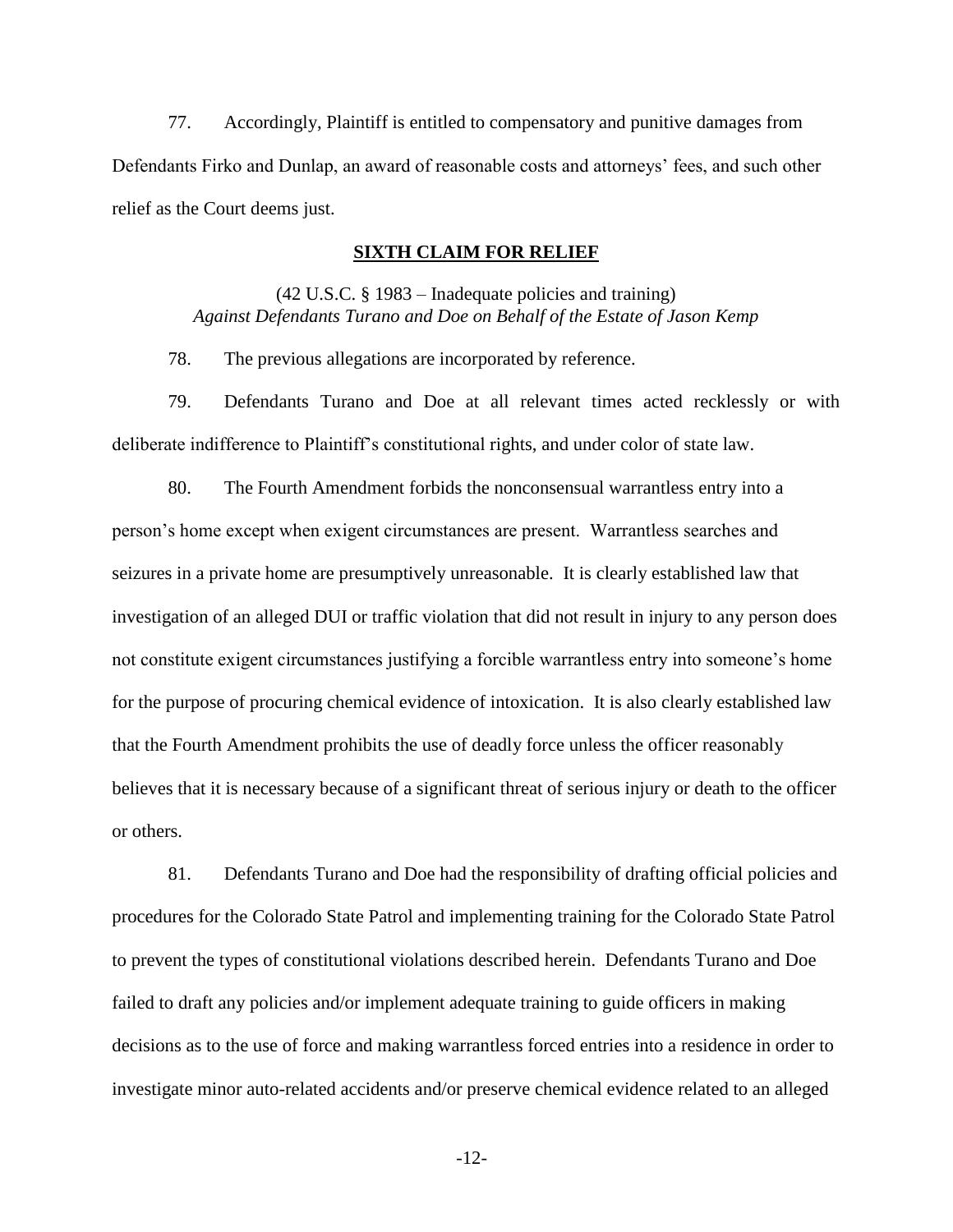DUI. The policies and training materials Defendants Turano and Doe crafted on this topic fail to teach Colorado State Patrol officers that violent, forced, warrantless entry into an individual's home in order to investigate minor auto-related accidents and/or preserve chemical evidence related to an alleged DUI is unconstitutional. They also fail to train officers on safer, reasonable, and effective alternatives to forced, warrantless entry in order to obtain this evidence. Colorado State Patrol officers must regularly investigate minor auto-related accidents and alleged DUIs. Violent, forced entries into residences with firearms drawn carry a substantial risk of personal injury to civilians and officers alike. Accordingly, any reasonable officer in Turano's and Doe's position would have recognized the obvious need for the policies and training described herein and would have known that the policies actually established, and the training actually provided, were so deficient as to be likely to result in the violation of constitutional rights, such as those described herein. Turano's and Doe's failure to create such adequate policies and implement such adequate training constitutes deliberate indifference to the constitutional rights of persons, including Plaintiff, with whom the Colorado State Patrol comes into contact.

82. A properly trained police officer would not have committed the actions of Defendants Lawyer, Firko and Dunlap in carrying out a forced warrantless entry into Jason's home under these circumstances, and causing his death.

83. The fact that the incident described herein occurred when three officers were on the scene, one of whom was a Sergeant with supervisory authority over the other two, reflects a uniform lack of adequate policies and/or training within the Colorado State Patrol regarding forced warrantless entry and use of force in the context of DUI and minor auto-related accident investigations. The actions of these officers was so out of line with constitutional standards that

-13-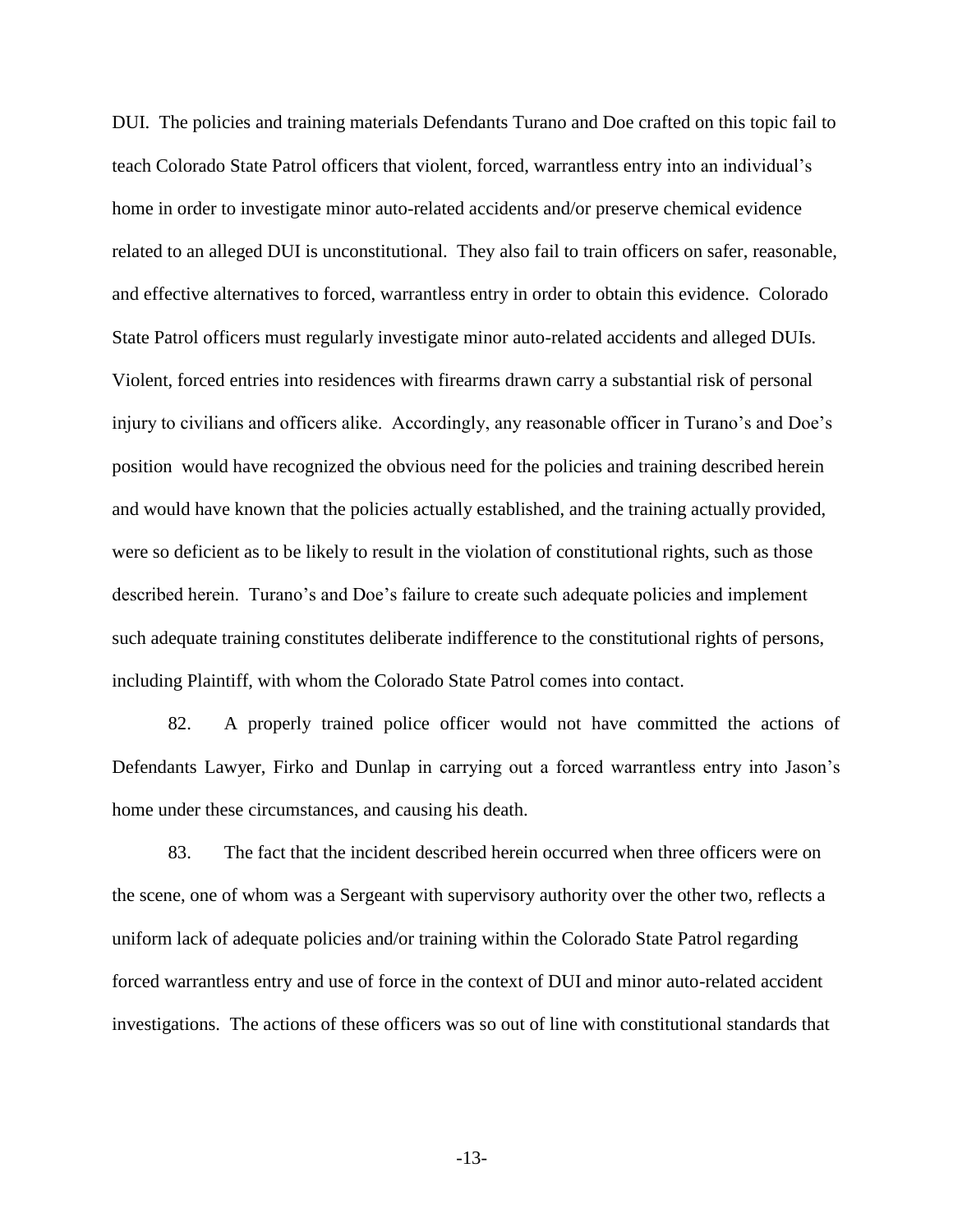their actions could only be the result of policies and/or training that was created and/or implemented with reckless indifference to the risk of serious deprivations of constitutional rights.

84. As a direct and proximate result of Defendants Turano's and Doe's reckless or deliberately indifferent acts and/or failures to act, Plaintiff was deprived of his constitutional rights and injured as described herein.

85. Jason Kemp filed no action during his lifetime, but under C.R.S. § 13-20-101, this action survives and may be asserted by his Estate.

86. Wherefore, Plaintiff is entitled to compensatory and punitive damages from Defendants Turano and Doe, an award of reasonable costs and attorneys' fees, and such other relief as the Court deems just.

## **PRAYER FOR RELIEF**

Wherefore, Plaintiffs pray for relief as follows:

a. An award of compensatory and punitive damages on the federal law claims, and an award of damages for the Colorado statutory claim;

b. An award of reasonable attorneys' fees and costs pursuant to 42 U.S.C. § 1988 and all applicable law;

c. Interest from the date of each violation; and

d. Any further or other relief the Court deems just and proper.

#### **JURY DEMAND**

Plaintiffs request a trial by jury in this matter.